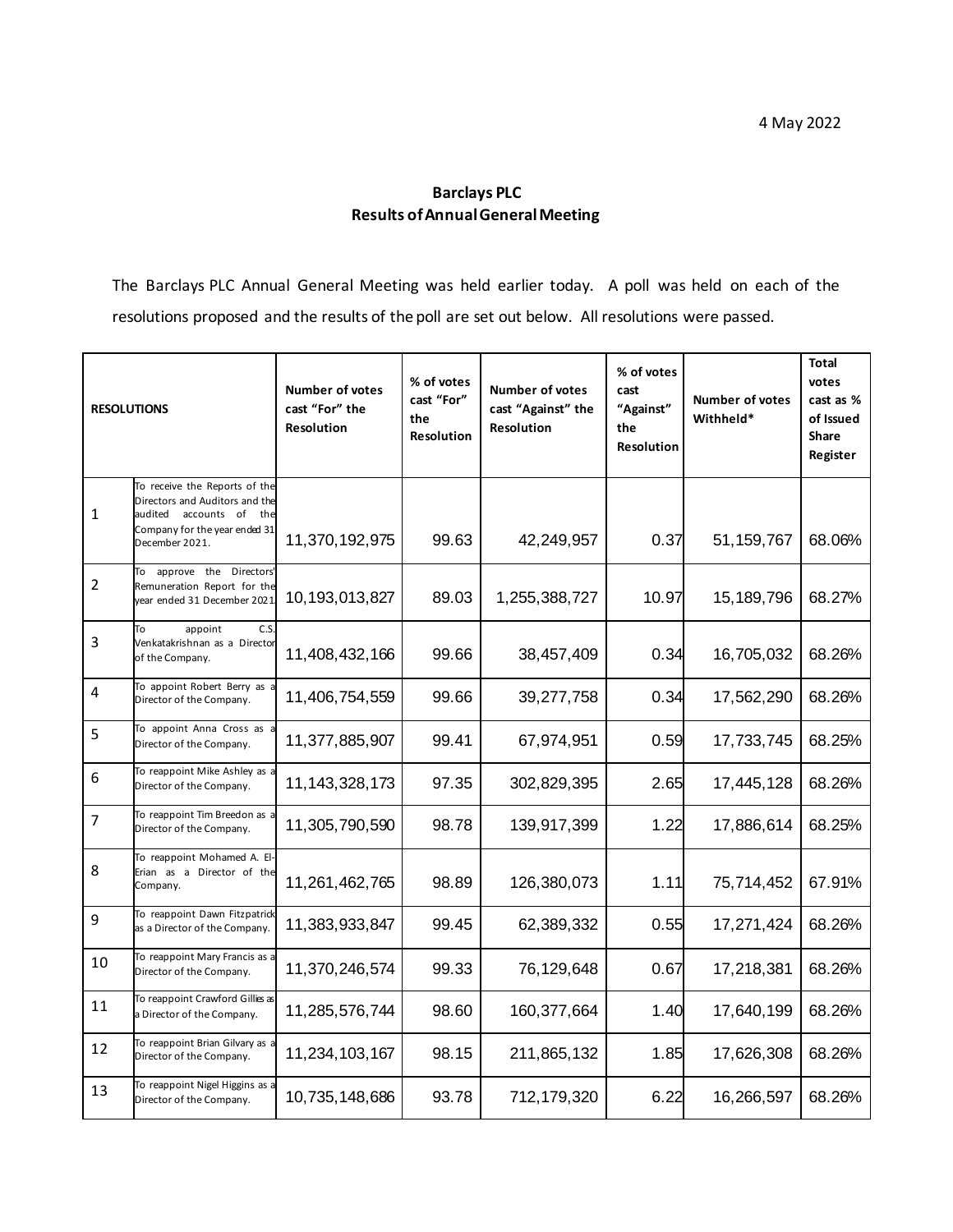| <b>RESOLUTIONS</b> |                                                                                                                                                                                                                                                                              | <b>Number of votes</b><br>cast "For" the<br>Resolution | % of votes<br>cast "For"<br>the<br>Resolution | <b>Number of votes</b><br>cast "Against" the<br>Resolution | % of votes<br>cast<br>"Against"<br>the<br>Resolution | <b>Number of votes</b><br>Withheld* | <b>Total</b><br>votes<br>cast as %<br>of Issued<br><b>Share</b><br>Register |
|--------------------|------------------------------------------------------------------------------------------------------------------------------------------------------------------------------------------------------------------------------------------------------------------------------|--------------------------------------------------------|-----------------------------------------------|------------------------------------------------------------|------------------------------------------------------|-------------------------------------|-----------------------------------------------------------------------------|
| 14                 | To<br>Diane<br>reappoint<br>Schueneman as a Director of<br>the Company.                                                                                                                                                                                                      | 11,300,180,952                                         | 98.72                                         | 146,080,001                                                | 1.28                                                 | 17,333,654                          | 68.26%                                                                      |
| 15                 | To reappoint Julia Wilson as a<br>Director of the Company.                                                                                                                                                                                                                   | 11,417,244,655                                         | 99.75                                         | 29,089,359                                                 | 0.25                                                 | 17,260,589                          | 68.26%                                                                      |
| 16                 | To reappoint KPMG LLP as<br>Auditors.                                                                                                                                                                                                                                        | 11,300,158,021                                         | 98.70                                         | 148,322,981                                                | 1.30                                                 | 15,113,601                          | 68.27%                                                                      |
| 17                 | To authorise the Board Audit<br>Committee<br>to<br>set<br>the<br>remuneration of the Auditors.                                                                                                                                                                               | 11,440,080,182                                         | 99.92                                         | 9,013,748                                                  | 0.08                                                 | 14,500,676                          | 68.27%                                                                      |
| 18                 | To authorise the Company and<br>its subsidiaries to make political<br>donations and incur political<br>expenditure.                                                                                                                                                          | 11,198,591,631                                         | 99.01                                         | 112,492,402                                                | 0.99                                                 | 152,510,570                         | 67.45%                                                                      |
| 19                 | To authorise the Directors to<br>allot<br>shares<br>and<br>equity<br>securities.                                                                                                                                                                                             | 10,818,544,405                                         | 94.49                                         | 630,264,985                                                | 5.51                                                 | 14,785,213                          | 68.27%                                                                      |
| 20                 | To authorise the Directors to<br>allot equity securities for cash<br>and/or sell treasury shares<br>other than on a pro rata basis to<br>shareholders of no more than<br>5% of issued share capital.                                                                         | 11,160,246,912                                         | 97.49                                         | 287,483,293                                                | 2.51                                                 | 15,864,402                          | 68.27%                                                                      |
| 21                 | To authorise the Directors to<br>allot equity securities for cash<br>and/or sell treasury shares<br>other than on a pro rata basis to<br>shareholders of no more than<br>5% of issued share capital in<br>connection with an acquisition<br>or specified capital investment. | 10,996,934,143                                         | 96.06                                         | 450,700,722                                                | 3.94                                                 | 15,959,742                          | 68.27%                                                                      |
| 22                 | To authorise the Directors to<br>allot equity securities in relation<br>to the issuance of contingent<br><b>Equity Conversion Notes.</b>                                                                                                                                     | 11,252,640,901                                         | 98.30                                         | 194, 169, 214                                              | 1.70                                                 | 16,784,487                          | 68.26%                                                                      |
| 23                 | To authorise the Directors to<br>allot equity securities for cash<br>other than on a pro rata basis to<br>shareholders in relation to the<br>issuance of contingent Equity<br>Conversion Notes.                                                                              | 11, 194, 105, 433                                      | 97.80                                         | 252,009,639                                                | 2.20                                                 | 17,479,530                          | 68.26%                                                                      |
| 24                 | To authorise the Company to<br>purchase its own shares.                                                                                                                                                                                                                      | 11,269,172,494                                         | 98.62                                         | 157, 112, 355                                              | 1.38                                                 | 37,309,759                          | 68.14%                                                                      |
| 25                 | To authorise the Directors to<br>call general meetings (other<br>than an AGM) on not less than<br>14 clear days' notice.                                                                                                                                                     | 11,004,205,590                                         | 96.12                                         | 444,501,721                                                | 3.88                                                 | 14,887,295                          | 68.27%                                                                      |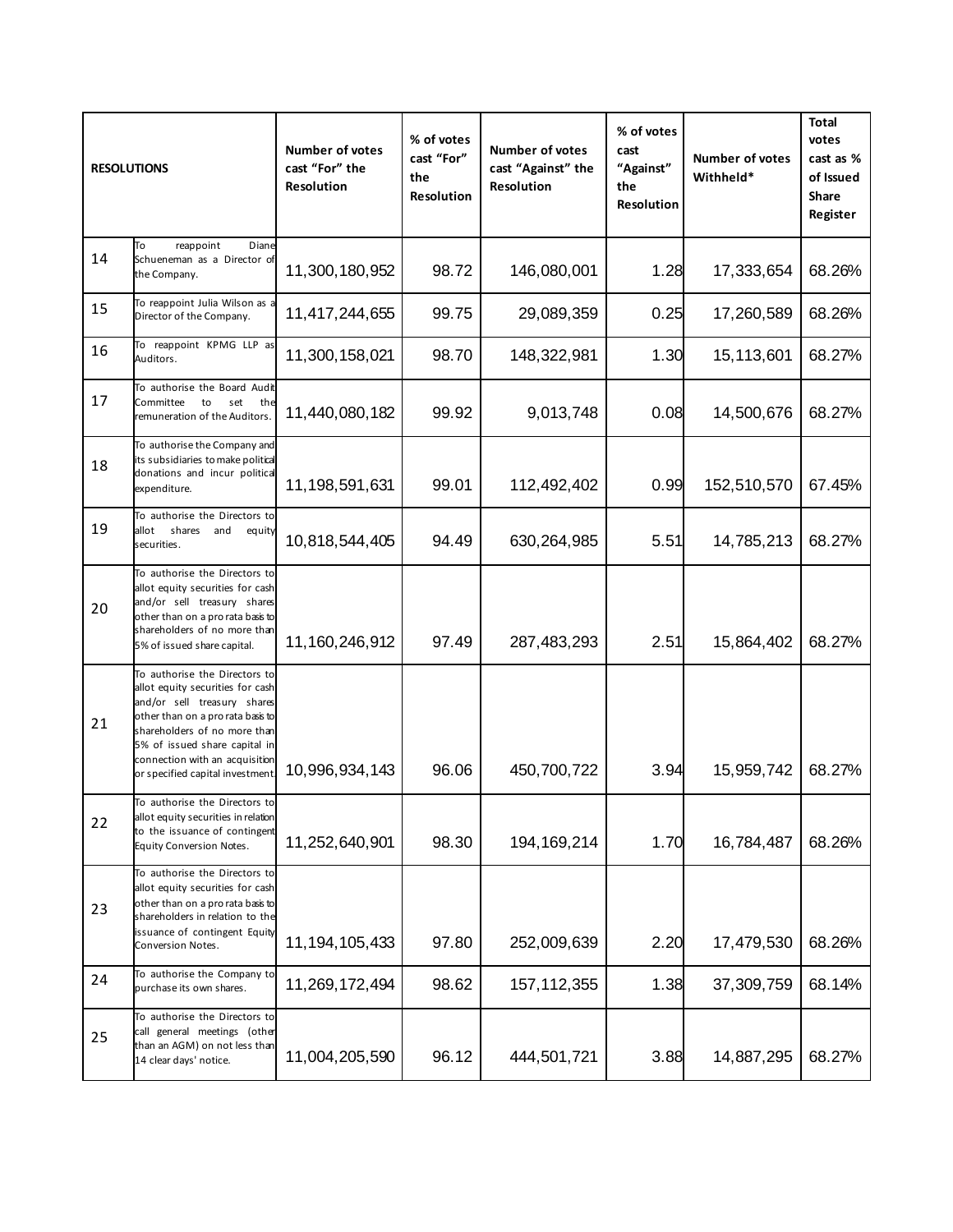| <b>RESOLUTIONS</b> |                                                                         | <b>Number of votes</b><br>cast "For" the<br><b>Resolution</b> | % of votes<br>cast "For"<br>the<br><b>Resolution</b> | <b>Number of votes</b><br>cast "Against" the<br><b>Resolution</b> | % of votes<br>cast<br>"Against"<br>the<br><b>Resolution</b> | <b>Number of votes</b><br>Withheld* | <b>Total</b><br>votes<br>cast as %<br>of Issued<br><b>Share</b><br>Register |
|--------------------|-------------------------------------------------------------------------|---------------------------------------------------------------|------------------------------------------------------|-------------------------------------------------------------------|-------------------------------------------------------------|-------------------------------------|-----------------------------------------------------------------------------|
| 26                 | To approve Barclays' Climate<br>Strategy, Targets and Progress<br>2022. | 9,171,063,235                                                 | 80.81                                                | 2,177,434,005                                                     | 19.19                                                       | 115, 105, 456                       | 67.67%                                                                      |

\* A vote Withheld is not a vote in law and is not counted in the calculation of the proportion of votes "Fo r" and "Against" a resolution.

The Board notes the voting result of 80.81% in relation to the climate strategy resolution. There has been extensive engagement with stakeholders around this issue ahead of the AGM and over the last 12 months and we greatly value the input and feedback provided. We are aware of a spectrum of views across the share register, but we are pleased the majority of shareholders have supported the resolution and we will continue to engage around this issue and look forward to providing an update on green financing later in the year.

As at 6.30pm on Friday 29 April 2022, the time by which shareholders who wanted to vote at the AGM must have been entered on the Company's register of members, there were 16,769,307,716 ordinary shares in issue. Shareholders are entitled to one vote per share on a poll.

In accordance with Listing Rule 9.6.2, copies of the resolutions that do not constitute ordinary business at an annual general meeting will be submitted to the National Storage Mechanism and will shortly be available for inspection at<https://data.fca.org.uk/#/nsm/nationalstoragemechanism>

- ENDS -

**For further information, please contact:**

Investor Relations Chris Manners +44 (0) 20 7773 2136

Media Relations Jonathan Tracey +44 (0) 20 7116 4755